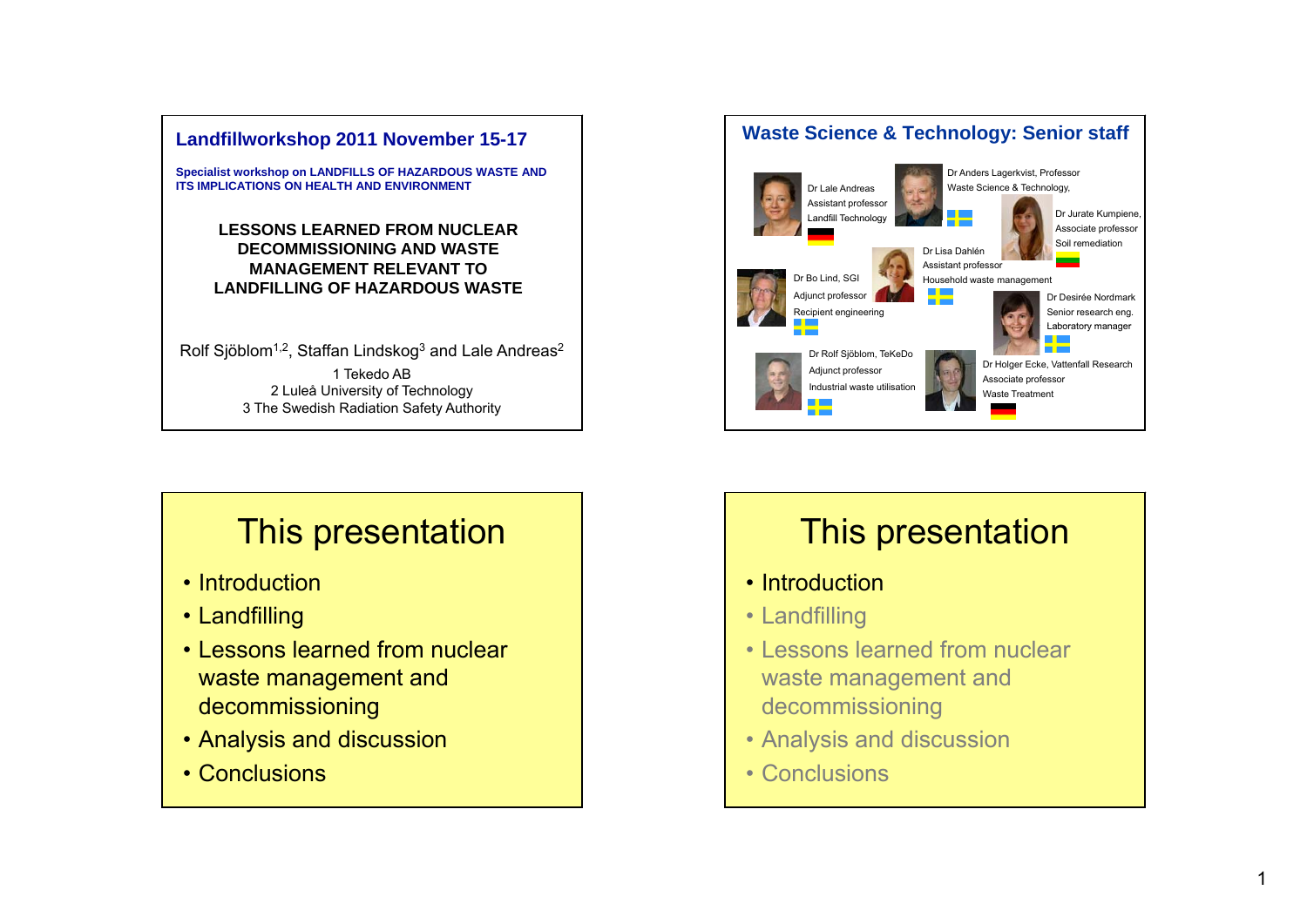

## Trends &haute couture

- No monopoly of fashion design
- Occur everywhere
- After opening up of new areas <= new discoveries. . . . . .
- Sometimes considerable incubation and initiation time
- => When nuclear fission & chain reactions were introduced in 1942
- •Relatively good handle on radiation protection
- •Little respect for waste containing induced radioactivity



# Global warming known for > 100 y





#### $\mathcal{P}$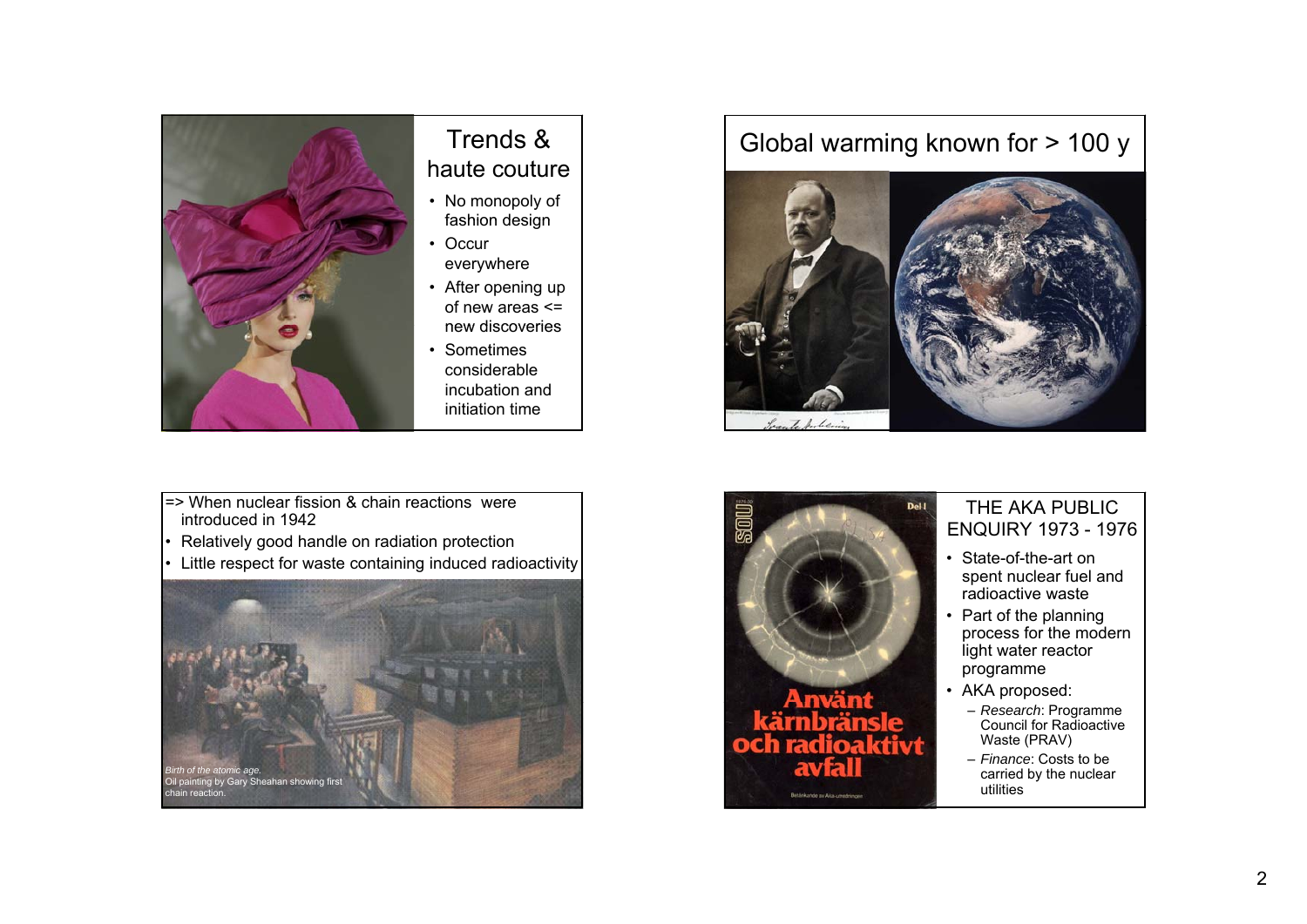# Shift of paradigm

- <sup>&</sup>lt;≈ 1975 nuclear technology development, ≈ 1,55 G€ spent by Government
- <sup>&</sup>gt;≈ 1975 nuclear waste technology development, ≈ 2 G€ spent by SKB

#### Swedish environmental code

- Sufficient knowledge
- Compliance with the Polluter Pays Principle (PPP)
- Use of Best Available Technology (BAT)
- => New knowledge if BAT is not sufficient
- Assumed in this paper that protection of health and the environment same for future generations as for us

#### Non-nuclear waste

- Last few decades, ≈ 30 year perspective
	- Emission to water
	- Emission to air
- Long-term performance, less attention
- Study for Swedish EPA (Carlsson 2004)
	- No prognosis for cost for long times
	- But will the seals and covers function long enough?

#### Hypothetical example

- Non-hazardous waste at maximum allowed concentration
- Maximum leaching for waste that meets the criteria for disposal at a landfill for nonhazardous waste
- Thickness of waste: 10 metres
- => > 1 000 000 years
- But next glaciation in < 100 000 years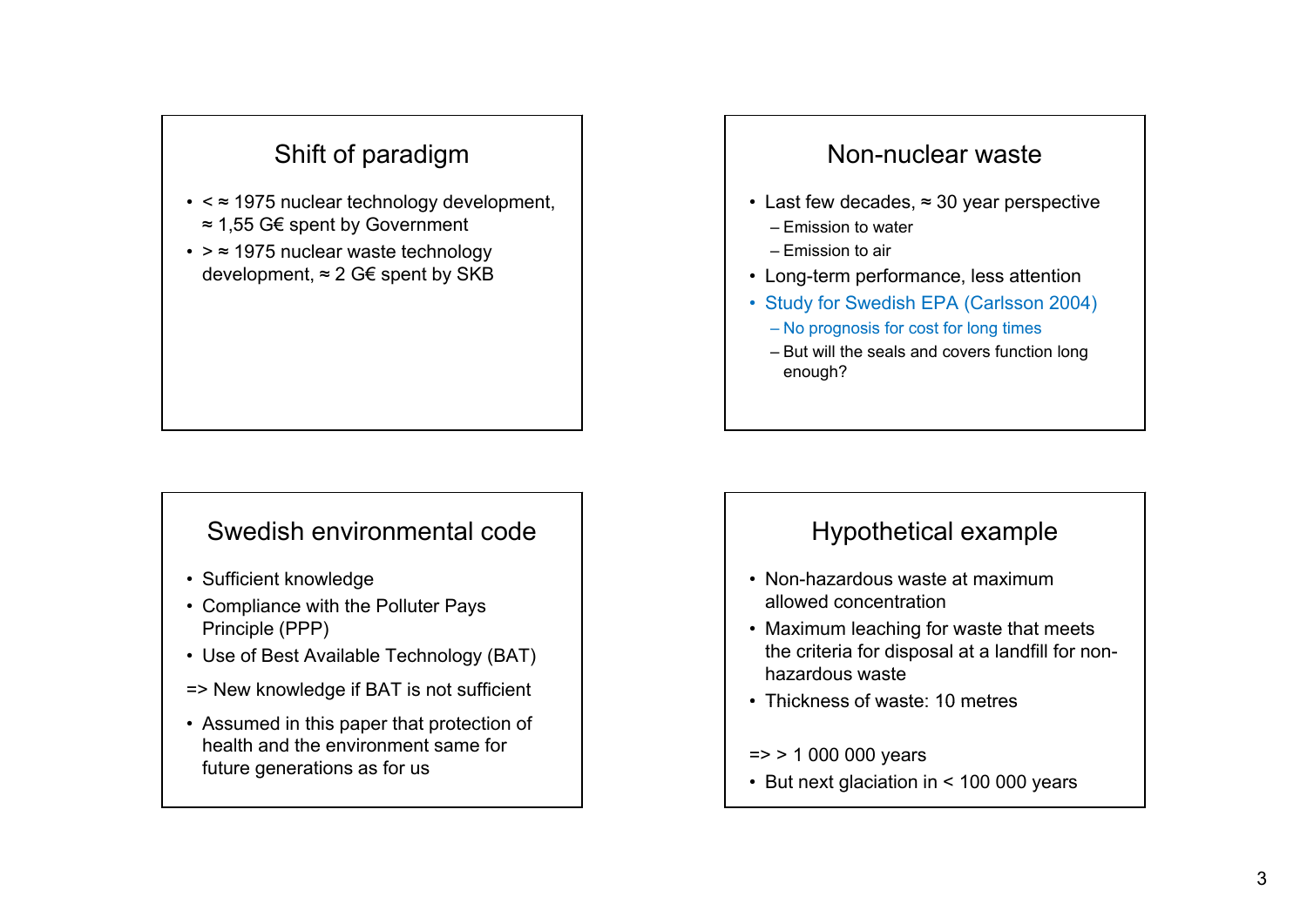### Objectives and scope

- Different covers summarize potential for long-term functioning
- Share lessons learned from
	- Nuclear waste management, and
	- Decommissioning of nuclear facilities
- Comparison with lessons learned from contaminated soil
- Implications, requirements on knowledge

#### Long-term leaching

- Depends on whether
	- Sorbed on the surface, or
	- incorporated in the solid structures formed by the major elements
- Ageing phenomena may imply efficient incorporation

# This presentation

- Introduction
- Landfilling
- Lessons learned from nuclear waste management and decommissioning
- Analysis and discussion
- Conclusions

#### Geomembranes

- Made of polyethylene or polyvinyl chloride
- Presence of antioxidants needed
- Increased rate in deterioration can be expected when the antioxidants have been consumed
- Stress corrosion an issue to consider
- No natural or anthropogenic analogue available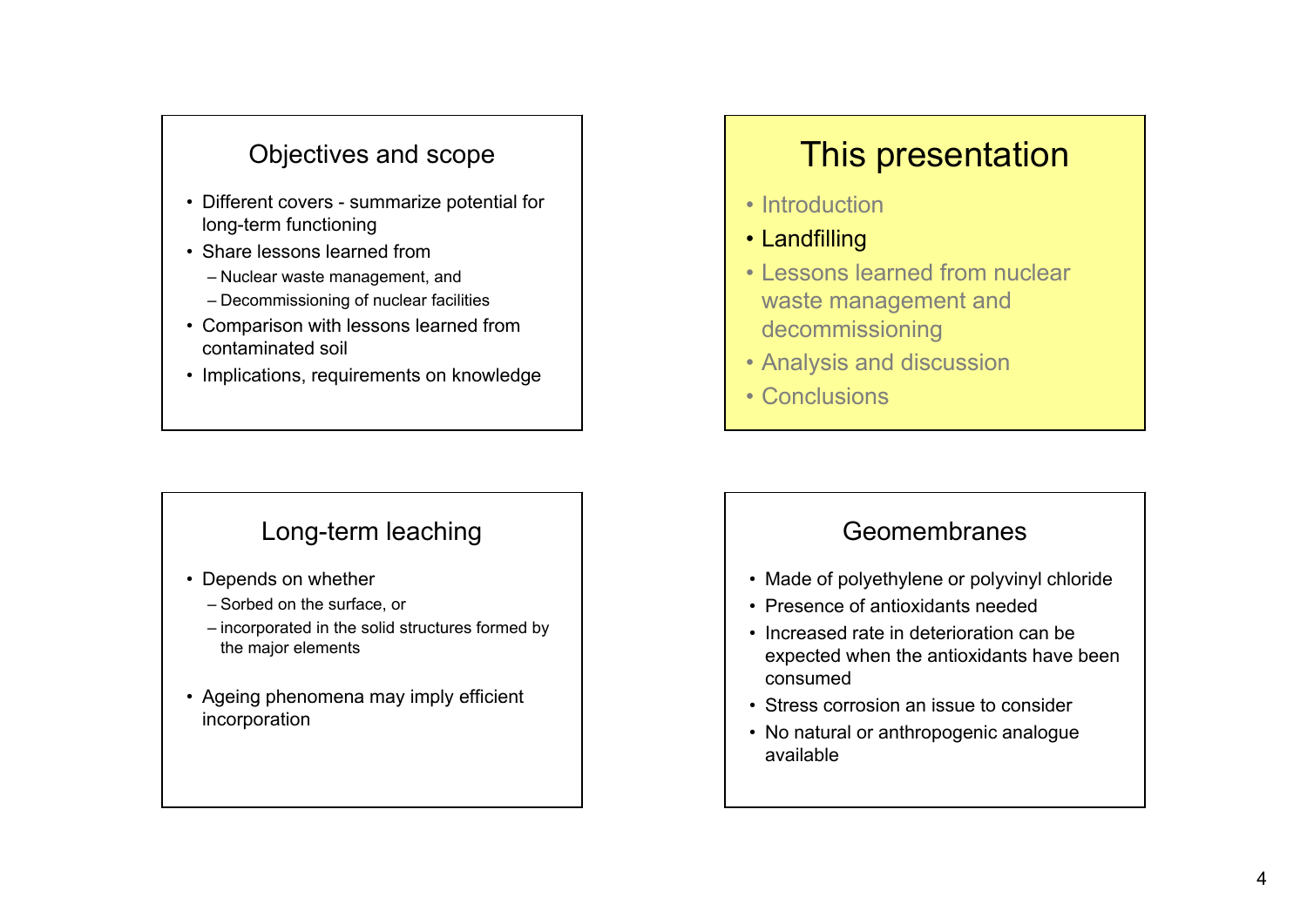

#### Natural clays

- Can provide considerable buffer capacity
- Have a much higher hydraulic conductivity compared to bentonite
- Can show variations in properties
- Sources are scarce in Sweden
- There are good natural analogues



## Ash from combustion of wood

- May compare with natural clays in terms of
	- Chemical buffer capacity, and
	- hydraulic conductivity
- Hydraulic conductivity might increase if content of salt is lost
- Natural and anthropogenic cements are analogues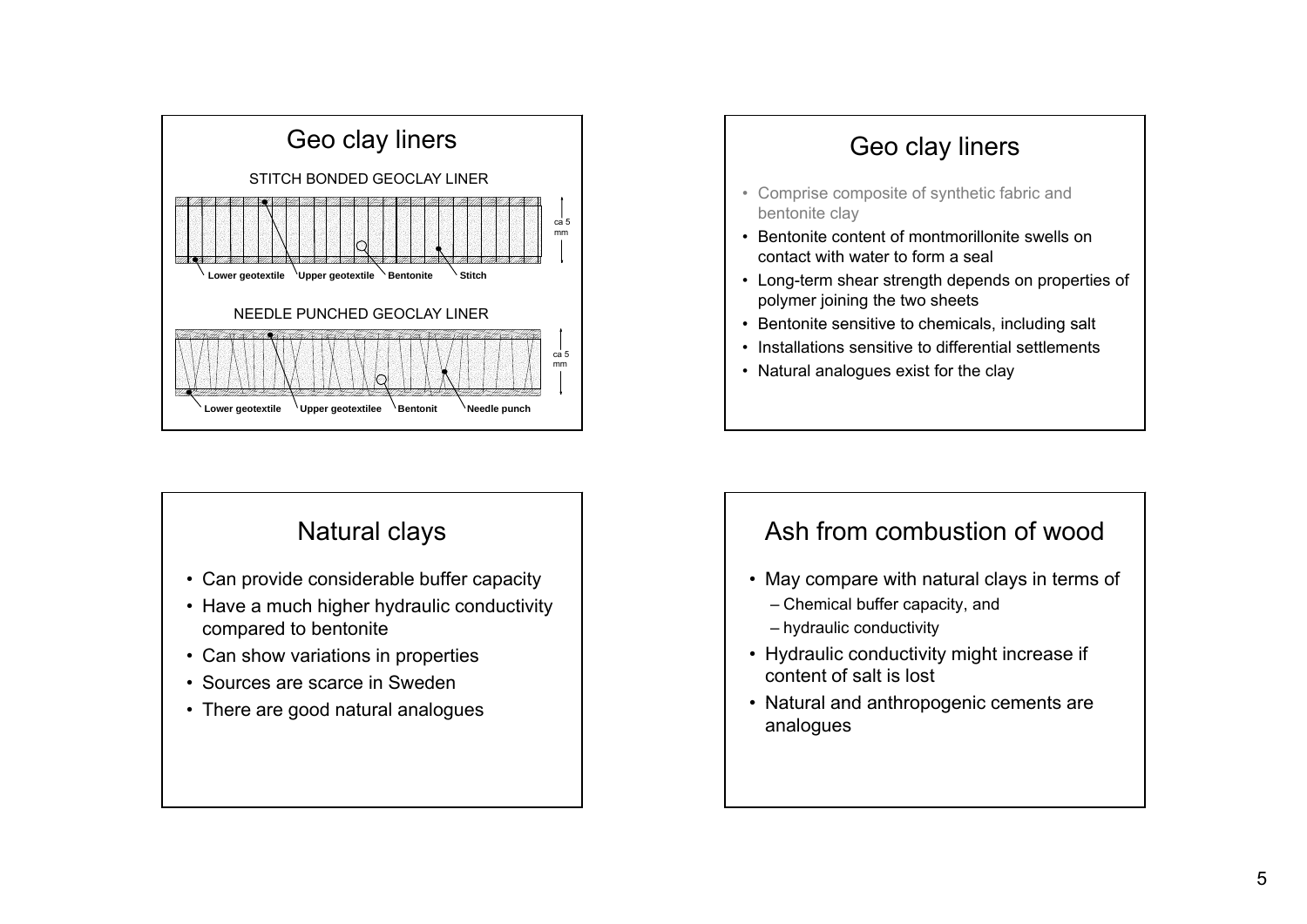

#### **Conclusion**

- It is not trivial to select the sealing material that best corresponds to the requirements of
	- Sufficient knowledge
	- Implementation of the polluter pays principle (i e protection of health and environment now and in the future)
	- Best available technology

## Mixtures of ash and activated sewage sludge

- May form tight seals, at least in the short term
- Long-term stability has been repudiated based on anthropogenic and natural analogues

# This presentation

- Introduction
- Landfilling
- Lessons learned from nuclear waste management and decommissioning
- Analysis and discussion
- Conclusions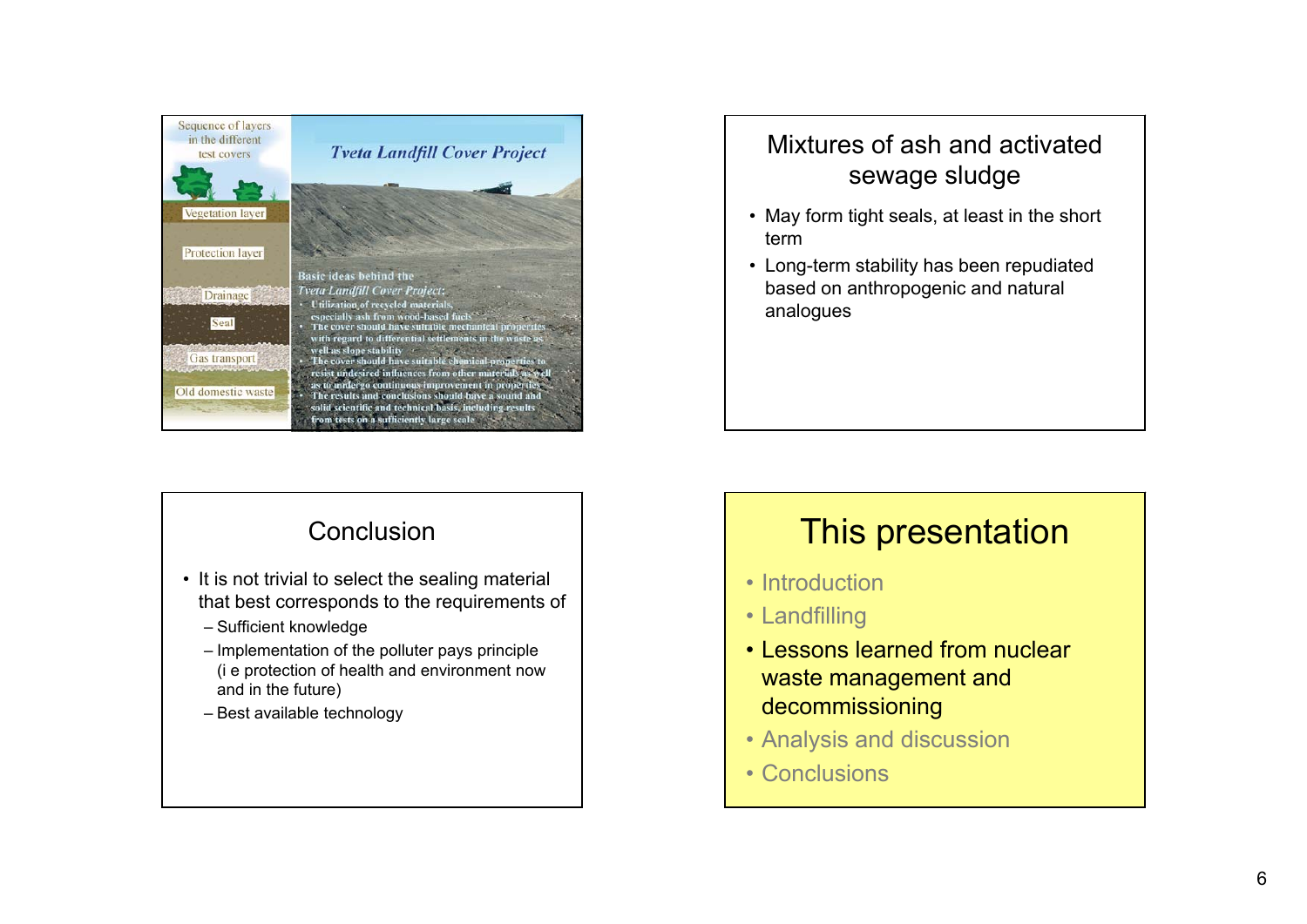#### Nuclear waste in Sweden

- Sea dumping < 1972
- Crystalline rock repository for low level waste was taken into operation in 1988
- Application for building a repository for the spent nuclear fuel in 2011





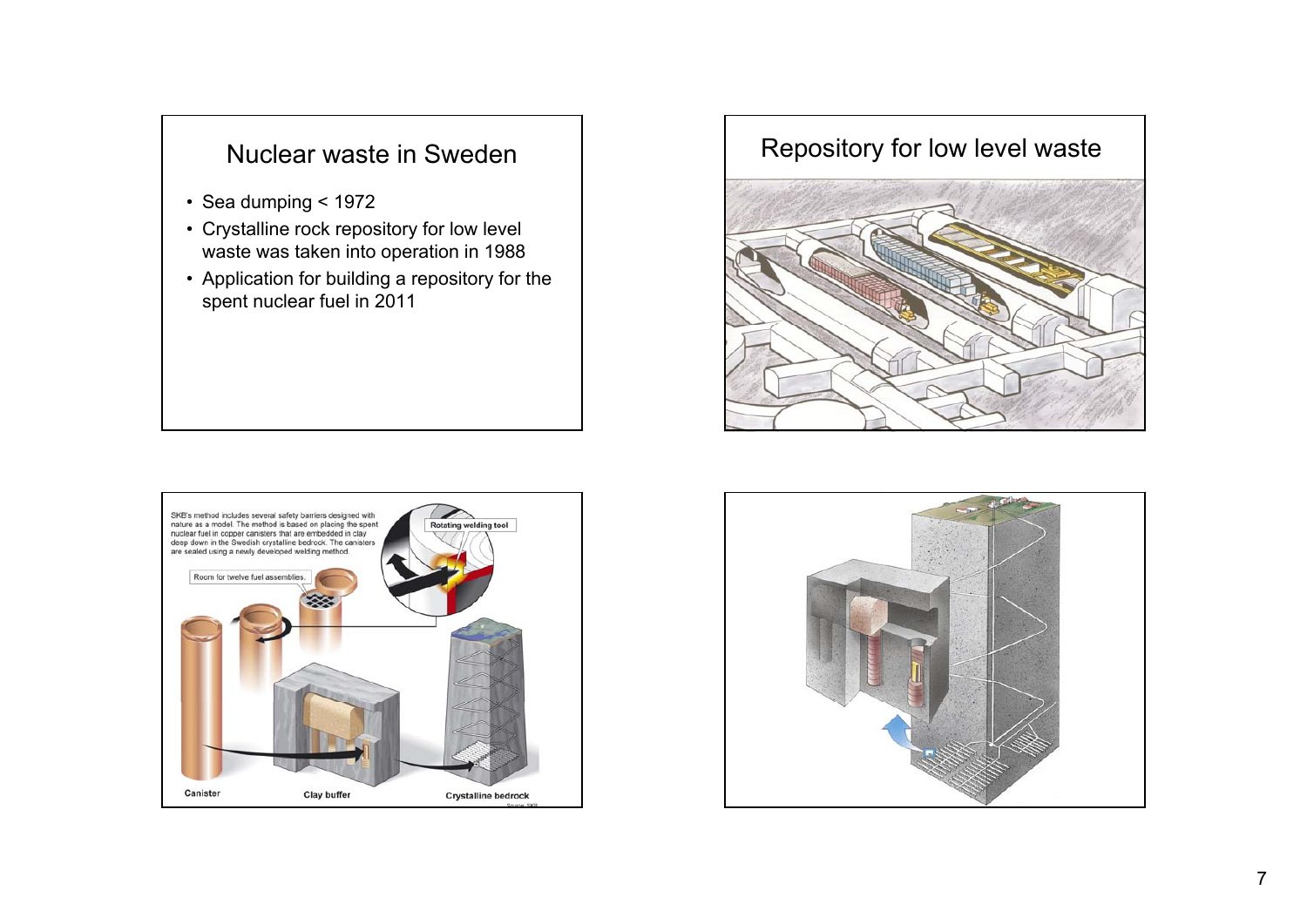# Natural and anthropogenic analogues

- Natural analo gues for
	- Crystalline rock
	- Bentonite clay
	- Copper
	- Iron
- Anthropogenic analogues
	- Copper
	- Iron

# Comparison with landfilling & contaminated soil

- No remediation of landfill cover in Sweden (so far)
- Swedish EPA responsible for financing parts of remediations that refer to < 1969 activities
- 50 M€ paid each year for this
- No reporting found on relation between estimated and incurred costs
- US EPA estimated total (non-nuclear) remediation in the US to 6 G\$ in 1970
- Present figures may exceed 1 000 G\$

# Decommissioning of nuclear facilities

- Known since the 1970's that cost for decommissioning is ≈ 10 – 15 % of that for new build
- Funds must be available at the time when they are needed
- Sweden has segregated funds since <sup>≈</sup> 30 years
- It has proven notoriously difficult to make precise (± 15 %) estimates
- especially at early stages of planning

# This presentation

- Introduction
- Landfilling
- Lessons learned from nuclear waste management and decommissioning
- Analysis and discussion
- Conclusions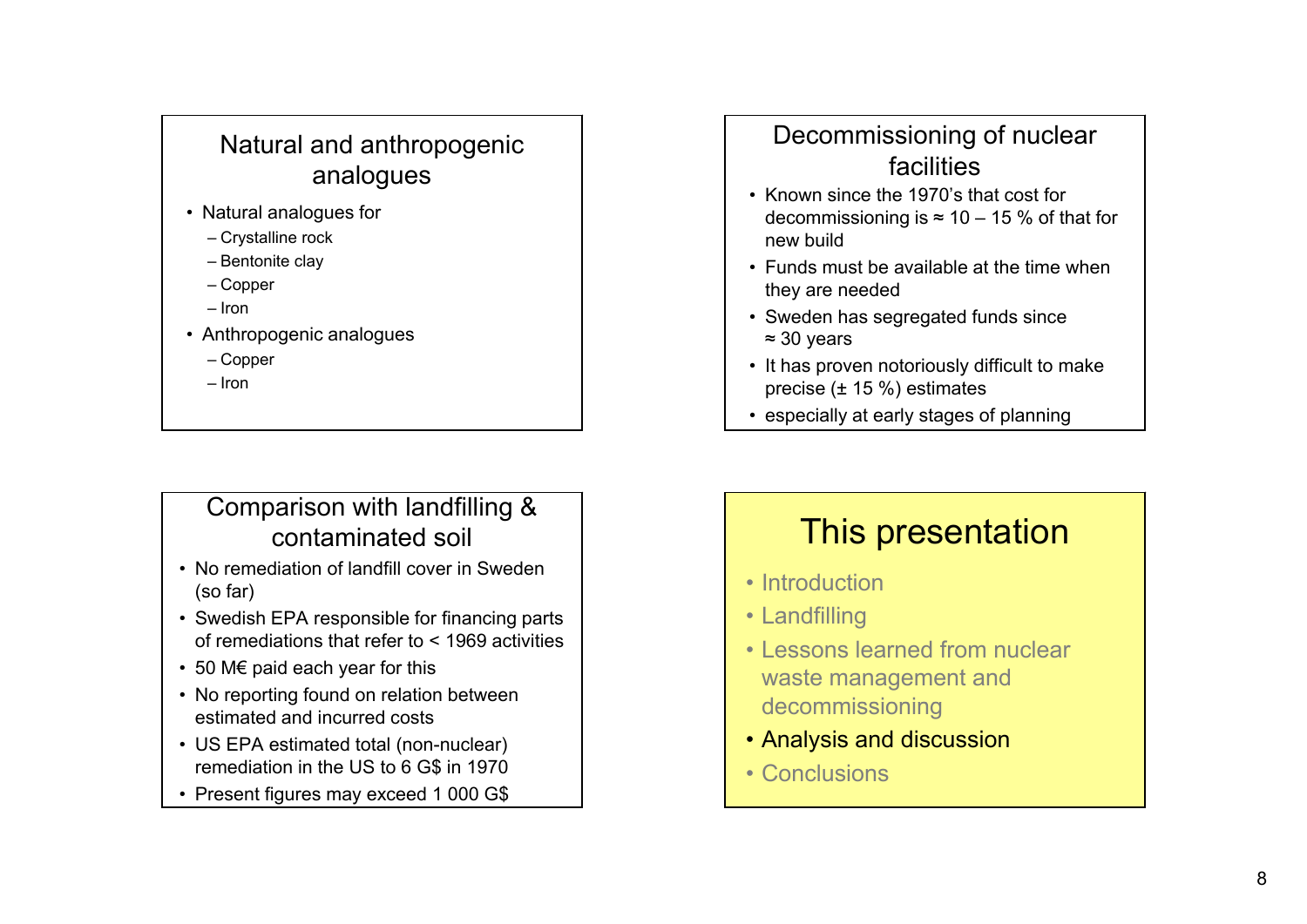## Common misconceptions & far from universally true

- At thermal equilibrium, all elements appear as a major element in one phase or another
- Thermal equilibrium can be achieved in practice
- $\cdot$  Reaction rates can be estimated from the energies determined in the calculations
- Rates determined experimentally can be extrapolated to long times

#### Thermal equilibrium

- Thermal equilibrium is rarely achieved in real systems undergoing ageing
- Ageing typically includes dissolution and reprecipitation
- New phases are not the same as the old ones
- Composition of new phases will change as the ageing proceeds

#### In oxide systems (e g ash)

- Formation of phases is dictated by the major elements
- Minor elements form solid solution, i e are dispersed in the matrices defined by the major elements
- Such "dilution" is associated with a high entrophy
- This enthropy strongly influences the Gibbs free energy  $\Leftrightarrow$  incorporation

#### Rates of reaction are frequently assumed to follow an Arrhenius type of relationship

- This presupposes that there is only one mechanism
- And that it is of first order
- Reaction energy ≠ ≠ activation energy
- Extrapolation to longer times  $\Leftrightarrow$  there exists proof that the mechanism is the same
- E g not valid for inhibitors
- Kinetics usually empirical
- => analogues are necessary in practice



Arrhenius' equation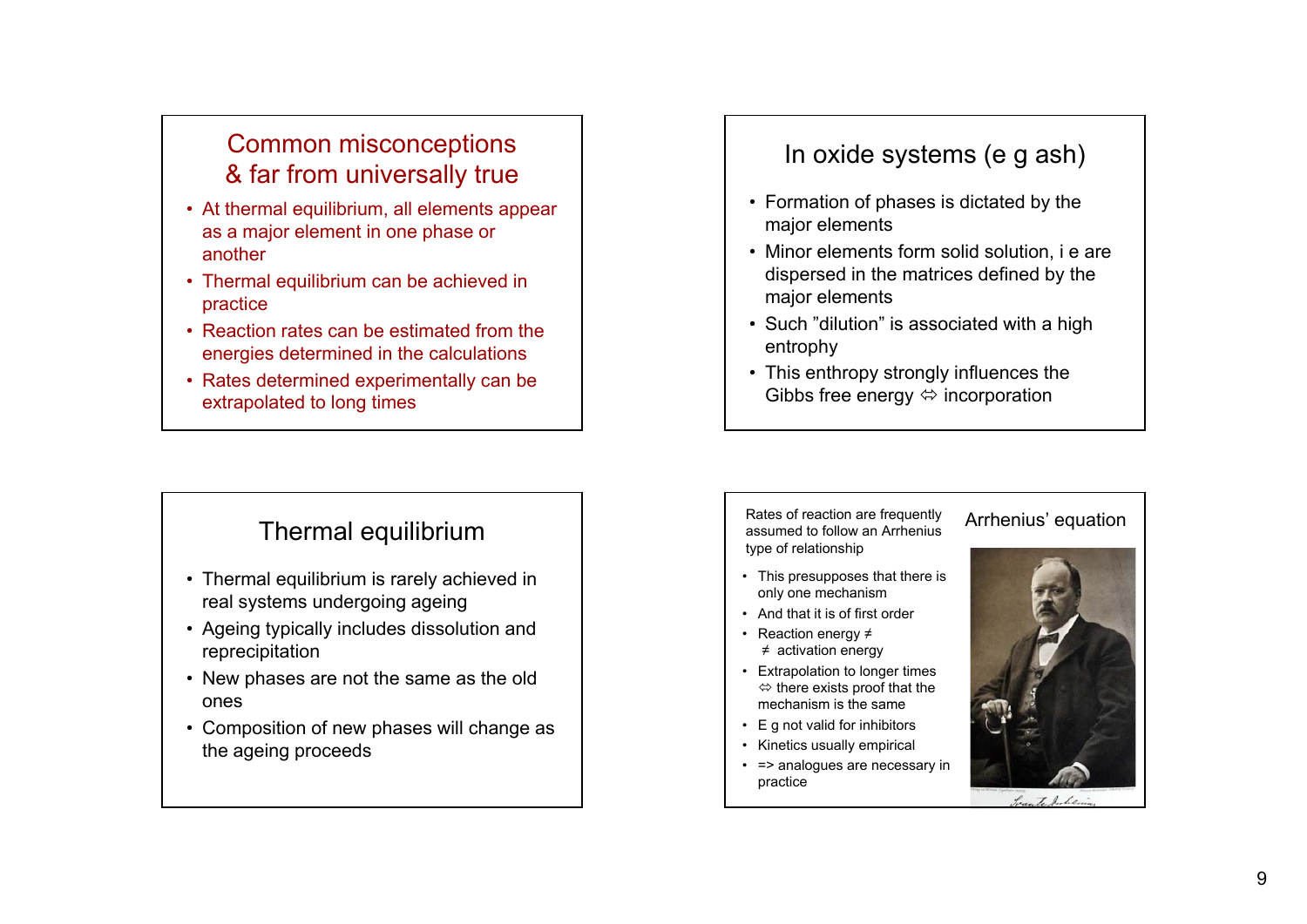### Waste archaeology

- Practiced from time to time
- Sometimes with good results
- General experience, however, Better to do it right from the beginning

# Annual reporting

- Level reported for closure / decommissioning should be the same with regard to
	- Financial securities / segregated funds
	- Annual reporting according to IFRS
- Environmental liability should be treated the same as depreciation
- Exact figures are expected - otherwise scenario analysis
- Penal law requires "*essentially correct financial situation*" to be reported
- Noncompliance => maximum 6 years in jail

#### Environmental liability

- Collective responsibility Government can sue anyone involved
- Tempting to conclude that early planning not necessary
- However, much will change in a few decades
- Better technical solutions with early planning
- End of licence ≠ end of responsibility



- **IFRS** *International Financial Reporting Standards*
- **IAS** *International Accounting Standards*
- Stringent requirements on assessing and securing assets for liabilities (financial accruals)
- Precise calculations are to be presented each year
- In case estimation is difficult, various scenarios should be considered and a weighed average presented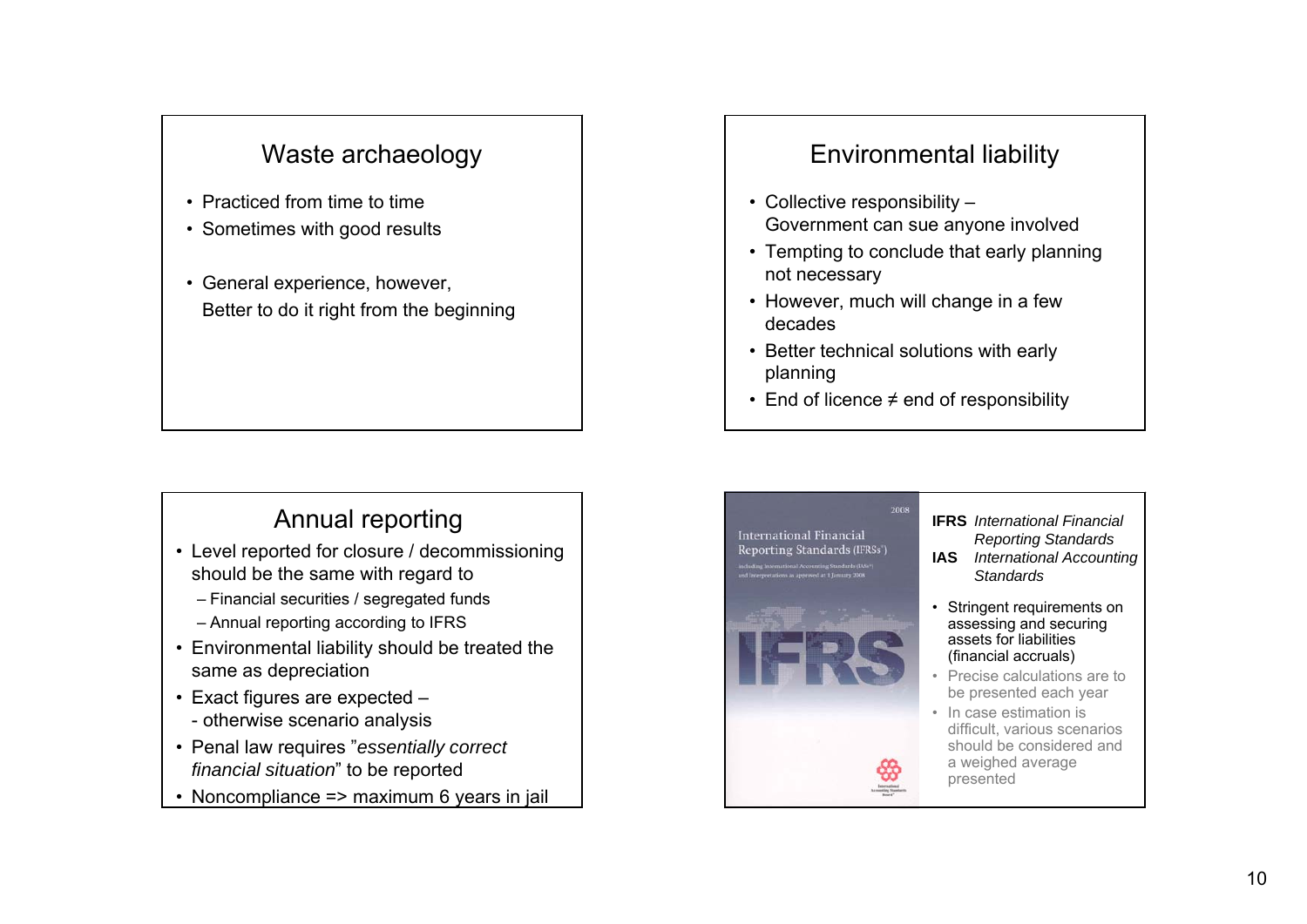## The Carlsson 2004 report

- Many companies who have liabilities do not declare them
- Most of them use taxed assets

#### ≠ IFRS

- ≠ Government proposition in 1977 leading to the system of finance for nuclear liabilities (always untaxed assets since real liability)
- Reasons?
	- *Put forward*: fear for tax authorities
	- *Less flattering*: untaxed assets  $\Leftrightarrow$  less bonuses for the management

#### Conclusions 1

- Awareness comes in trends. Actors in the area of landfilling need to foresee what may be reasonable bases for future trends.
- Long-term effects do not usually evidence themselves in the short-term, but have to be searched for in order to be found and identified sufficiently early.

# This presentation

- Introduction
- Landfilling
- Lessons learned from nuclear waste management and decommissioning
- Analysis and discussion
- Conclusions

#### Conclusions 2

- Timely action is essential, since "waste archaeology" and other unplanned remedial actions are usually much more costly than doing things right from the beginning.
- Identification of issues of interest and significance requires relatively detailed studies already at early stages.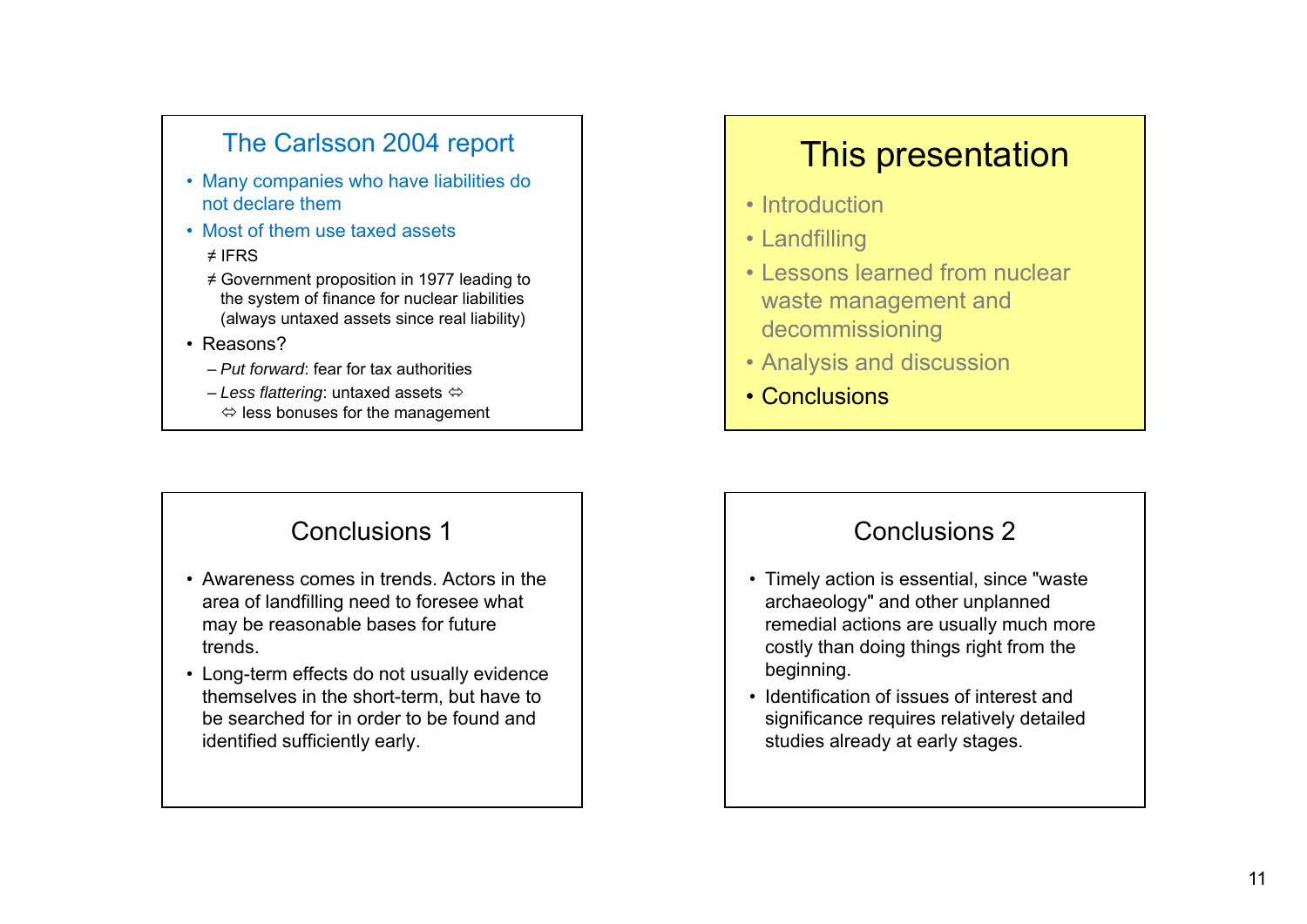### Conclusions 3

- The fundamental difficulties of long-term predictions and the associated high value of comprehensive studies of anthropogenic and natural analogues should be fully realized.
- $\bullet\,$  BAT may not be enough. There is also a requirement on sufficient knowledge.

#### Conclusions 5

- In many cases, it should be the need for financial planning that determines the timing of the technical planning.
- End of responsibilities takes place when all obligations have been fulfilled. It is entirely different from end of license.

#### Conclusions 4

- Lessons learned from completed projects in related areas (such as nuclear waste and decommissioning) can provide valuable input for the planning
- Frequently, the requirements on correct declaration of the financial situation are harsher than the technical ones with regard to detailed and early planning.

#### Conclusions 6

• Long-term environmental liabilities are debts that we owe to future generations. It is essential that such liabilities be correctly balanced against financial assets which can be used at the time when they are needed. Such assets do not represent any income and should consequently not be taxed.